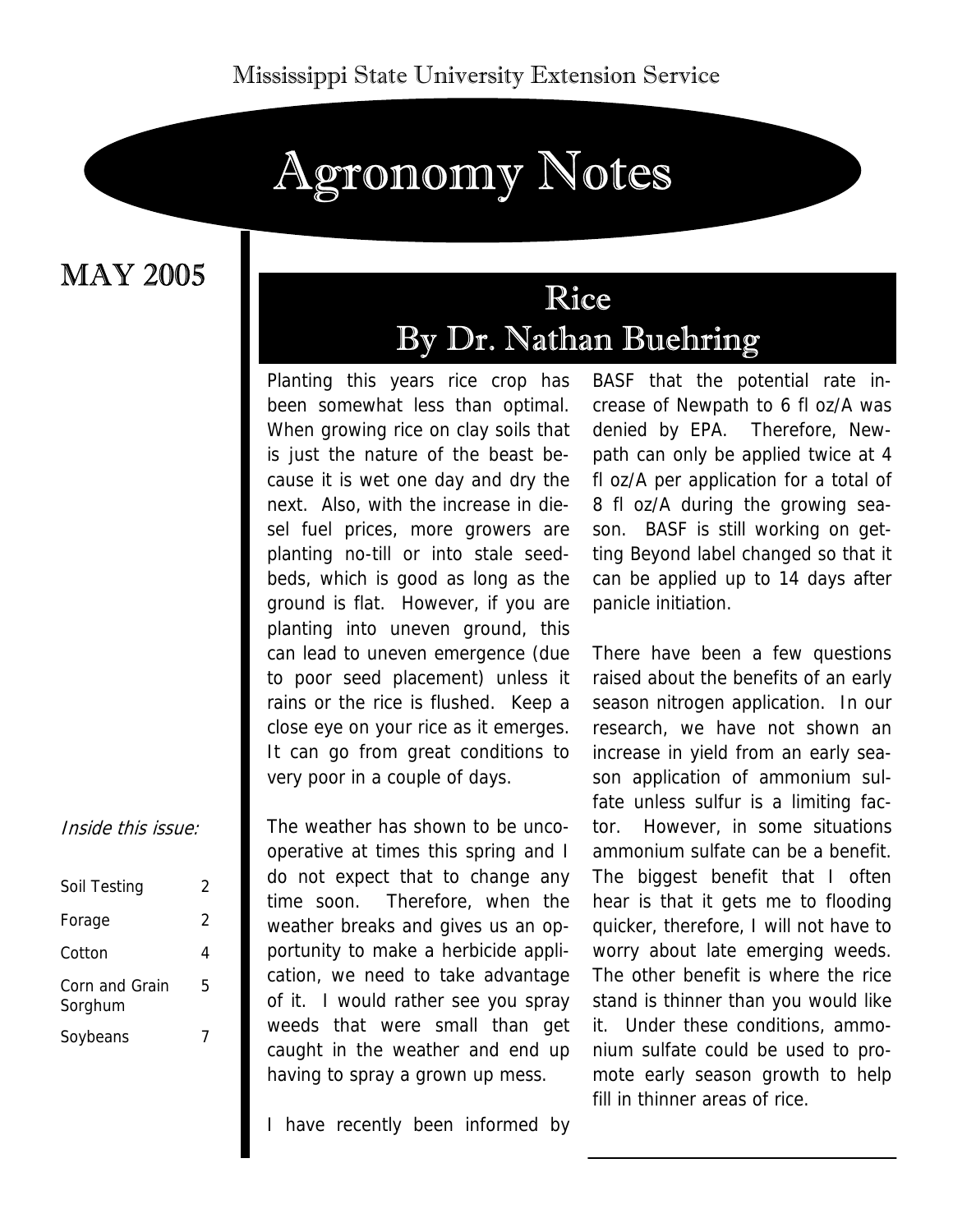## Soil Testing By Dr. Keith Crouse

Soil samples in the laboratory have slowed down. This spring we averaged a three to four working day turn around once the soil samples received in the laboratory.

If you have a client in your county who has submitted a soil sample and it has been five to seven days since it was mailed, please call us at (662) 325- 3313; because, the soil analysis probably has been completed, or we have not received the samples.

It appears that we are receiving more cash money in the mail for soil test payments. Please discourage your clientele from this practice. Remember, soil samples submitted for troubleshooting needs to be submitted in the county agent's name and not the client's.

Soil test results and recommendations can be accessed through the extension intranet for county offices. Clientele can access their results via the internet at: www.ext.msstate.edu/special/ soiltest.cgi. The client **must** know their customer and AAA numbers.

### Forage By Dr. Richard Watson

### **What does a bale of hay cost?**

Hay season is just around the corner and many of you will be preparing for another season of dodging the rain. Hay is an important part of the cattle industry in Mississippi and is also used to generate additional income for many producers. However we often underestimate the cost of hay production. By "cost", I do not mean the price for which you can go out and by a bale of hay, I am referring to the dollars it costs for all the inputs it takes to make a bale of hay. It is this cost that many of us have trouble identifying, and will generally underestimate.

Whether you are making hay to sell, or for your own use, there are very real costs associated with every bale of hay we make. We need to be able to identify these costs and quantify them so we determine how this affects our profitability. This has become even more important with the recent sharp upward trend in gas and fertilizer prices. The fact is, the cost of doing business in the hay industry is getting more and more expensive and many of us do not realize exactly what each bale of hay is costing to make.

In discussing the cost of a bale of hay, I am only going to talk about the direct cost of production,

and not indirect costs, such as rent on the land etc. **Fertilizer** 

Fertilizer is one of the major inputs into hay production and represents one of the most significant costs. Fertilizer inputs in hay production include the major nutrients Nitrogen (N) (e.g. Ammonium nitrate and Urea), potash  $((K<sub>2</sub>O)$  (e.g. muriate of potash), phosphate  $(P_2O_5)$  (e.g. triple superphosphte), and limestone (calcium carbonate). It should also be noted that other nutrients, such as sulfur, might also be required on hay fields.

### **Nitrogen (N)**

As we all know, there is a direct like between N fertilization and the tonnage of hay produced/acre. Therefore, N is generally considered the most important nutrient and the most frequently applied fertilizer to hayfields. Cost per unit of Nitrogen has risen over the last 2 years from around \$0.30/lb to between \$0.36-\$0.39/lb. This increase has had a large impact on the cost of hay production. Your average 1000 lb bale of bermudagrass hay has about 20 units of N in it. If you assumed that Nitrogen recovery rates (lb N in the forage/ lb N applied) were close to 100%, which they are not, the equivalent amount of N fertilizer required for this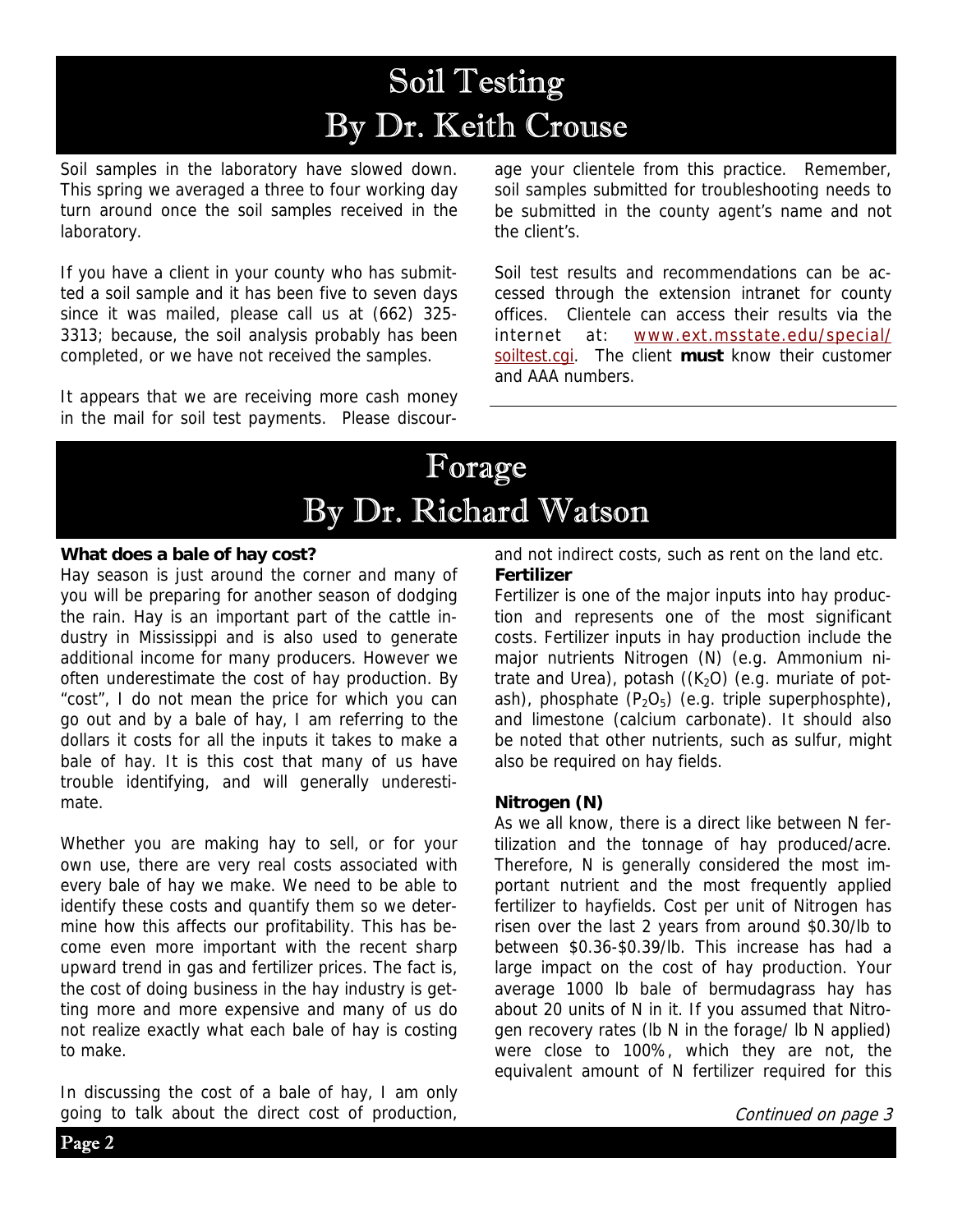### Forage, Continued from page 2

bale of hay would cost between \$7.20 and \$7.80. Nitrogen recovery rates depend on a number of factors, such as plant growth rate, climatic conditions, and the type of fertilizer product applied, but we can assume that N recovery rates are generally well below 100%. In general, recommended N rates for a summer grass hay field will be around 180 units N/acre (assuming a 3 ton yield/A). Therefore, a more realistic cost/bale would probably be closer to \$11.00.

### Potash (K<sub>2</sub>O)

What many people may not realize is that there is as much  $K<sub>2</sub>O$  in a bale of hay as there is N. However,  $K<sub>2</sub>O$  is less mobile in the soil than N so can be built up over time to a point where  $K<sub>2</sub>O$  may not need to be applied every year. There are also some soil types that are naturally high in  $K<sub>2</sub>O$  so may not require additional  $K<sub>2</sub>O$  fertilization. However, even soils naturally high in  $K<sub>2</sub>O$  will eventually need some supplementation under an intensive hay production system. Unless  $K<sub>2</sub>O$  levels are in the high to very high range, we should at least replace the  $K<sub>2</sub>O$  that is removed in the hay. If we look solely at the value of the  $K<sub>2</sub>O$  within a bale of hay it is worth about  $$4.50-$5.00$  (about \$0.20/ lb K<sub>2</sub>0).

### Phosphate (P<sub>2</sub>O<sub>5</sub>)

A 1000 lb bale of hay contains about 5 lb of  $P_2O_{5t}$ which is worth about \$1.50. Phosphate is one of the most stable nutrients in the soil but many of the soils in Mississippi are naturally low in  $P_2O_{5}$ , therefore, will need fertilization to replace what is taken off in the hay.

If we look at the major nutrients discussed above, we find that we have about \$15.00 worth of Nutrients (not including any lime) invested in the bale. In reality, because recovery rates of these nutrients from fertilizer applications are not 100%, the cost per bale, in terms of fertilizer, is likely to be significantly more than this.

### **Organic Fertilizer Sources**

Nutrient-rich byproducts of the poultry and swine industry can be used on hay fields to help reduce the cost associated with fertilization. This practice is largely used in central and southern Mississippi where there is ready access to these byproducts. The price of these can vary depending on transportation and spreading costs, but if we used a ballpark figure of \$12/ton spread then the value of the nutrient in the same bale of hay only comes to \$6.00 (a saving of \$9.00/ bale), assuming that the byproduct is at least 2% N, 2%P, 2%K. However, it should be noted that when you apply a product that has similar levels of N-P-K (i.e. 2-2-2), and the plants are removing 20-5-20, then you will have a gradual buildup in soil  $P_2O_5$ .

#### **Costs Associated with Machinery**

The next biggest input into a bale of hay is the costs associated with running the tractors, mowers, rakes, and balers. This will depend largely on yield, i.e. as your number of bales/acre goes up your cost per bale generally goes down. The 2004 Mississippi hay crop report indicated that the average yield/ acre was 2.9 tons, which represents about 6 big round bales.

Per acre costs of hay production can vary greatly depending on equipment used, cutting frequency, and factors such as the weather (e.g. if your hay gets rained on you may need to make one more pass with the rake to help dry the hay).

In a hay production system that takes 3 cuttings a year, and yields 1 ton/cutting (2 big round bales), based on the 2004 forage budgets generated from the Department of Agricultural Economics at MSU, the cost per acre per cutting is around \$10.00. This figure includes mowing, raking twice, and baling. With the recent increase in agricultural diesel prices the cost may be closer to \$15/acre. If we add in the costs of spreading the fertilizer then we bring the per acre cost closer to \$20. This gives us a total cost of around \$10.00/bale.

We now have a bale that has just dropped out the back of the baler, and we have at least \$25-\$30 invested in it. From here, we need to move and store the bale until we feed or sell the bale all of which adds additional cost to the bale. If we stored these bales outside we can expect to lose around 30% of the bale, which effectively drives the per bale costs up to around \$40-\$45. If we lose an additional 20% from feeding loses due to not using a hay ring and/ or animal refusal, then the cost per bale actually

Continued on page 4

Page 3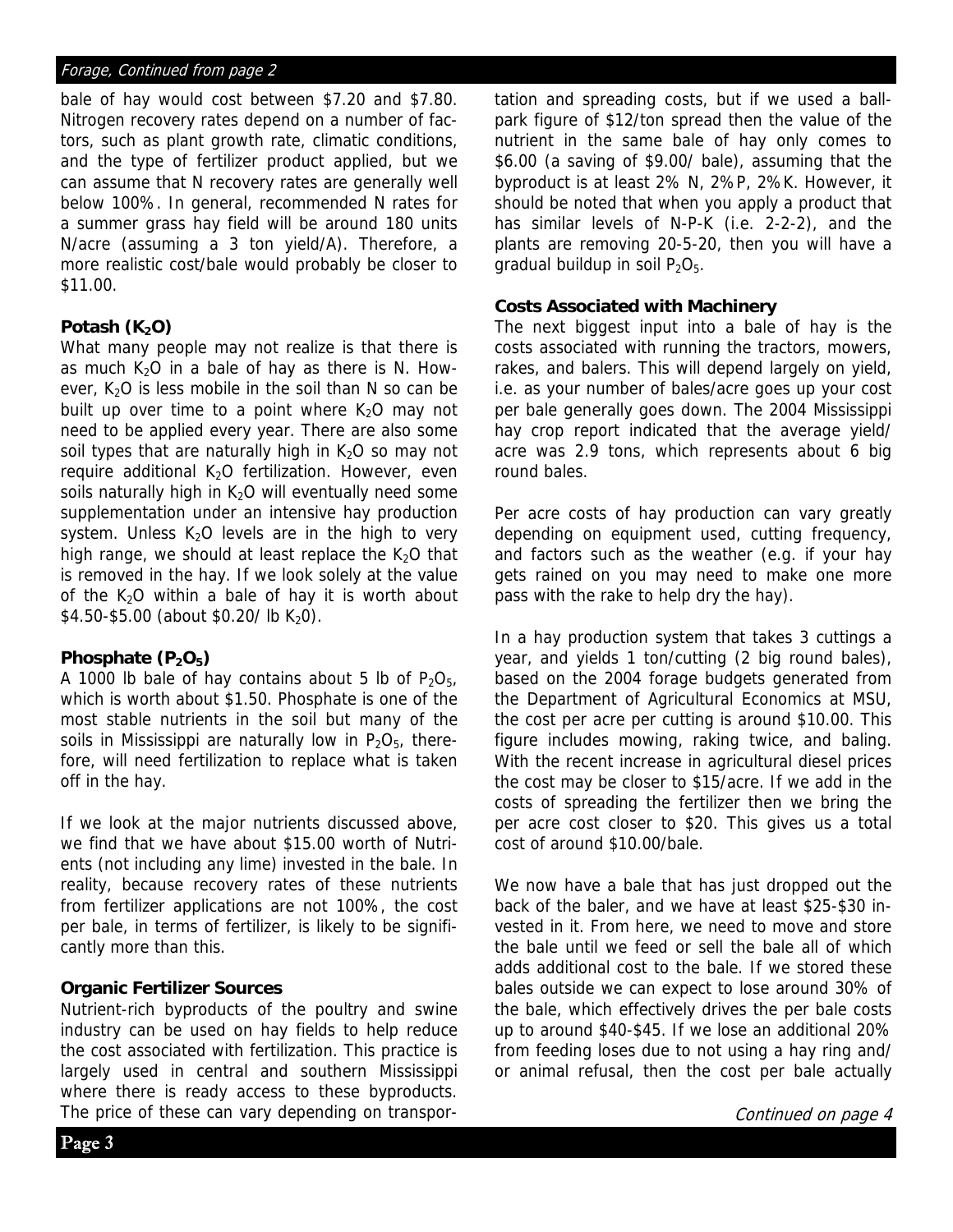### Forage, Continued from page 3

consumed increases to \$55-\$60, or around \$0.06/ lb.

I would like to reiterate that hay production is a very important component of the cattle business in Mississippi and a vital tool for distributing our abundant forage resources throughout the year. However, we need to pay close attention to the costs associated with this practice and try and minimize or reliance on it. Remember, the cheapest means of using forage in a livestock production system is to have the animal harvest the forage for itself. The most profitable farms are where the animal works for the farmer not visa versa.

Hay quality is also another big factor, as you generally have the same value invested in a poor quality bale of hay as you do good quality bale of hay. Therefore, by focusing on making a quality product, you will get more bang for your buck.

If you have any questions about cost of hay production, please contact you local county extension office.

### Cotton By Dr. Tom Barber

Cotton planting got off to a slow start in April due to the fact that the weather would not cooperate. According to the Mississippi Agricultural Statistics service, 18% of Mississippi's cotton acres were planted by April 25<sup>th</sup>. This percentage is down from 22% the year before but on target for the five year average of 15%. However, in spite of the wet spring and cool temperatures in April several fields in the delta were planted, totaling close to 50% of some delta areas by the end of April. Growers in the hill region of the state have just started planting the first of this month. If weather cooperates will be planted by the middle of May. It is always important not to get in too big of a hurry during planting season; the  $1<sup>st</sup>$  of May is an optimum time to plant cotton. If weather cooperates we still may have the majority of the cotton acres planted by May  $15<sup>th</sup>$ .

Some last minute decisions may need to be made before planting in some fields. If you still have a horseweed problem and could not take it out in a timely fashion before planting, there are several options to consider. A tankmixture of glyphosate (if resistant horseweed is not suspected), Ignite, or Gramoxone with a residual such as Caparol (1 qt/A), Direx (1 pt/A) or Cotoran (1qt/A) will offer good control of the horseweed at planting with residual control lasting several weeks into the season. These residuals will also help to keep troublesome grasses and broadleaves at bay during the first critical weeks of cotton seedling development. Remember even in a Roundup Ready system it will pay off to incorporate a residual herbicide either at planting or applied with Roundup over the top such as Dual II Magnum. This will especially pay off when wet weather keeps you out of the field and you miss the Roundup application window.

Let's hope we don't have to make a decision to replant; but if we do, it is often a difficult one to make. In fields with questionable stands, you must consider several things before making a replant decision.

1. What is the calendar date?

2. What is the population of plants that will survive?

3. What is the health of those plants, especially their roots?

4. What is the population uniformity, are there large skips and frequent skips?

5. What is the productive capability of the soil, and is the field irrigated?

6. What variety is planted in this field, the surrounding fields, the rest of the farm and what seeds are available at the critical time?

A big consideration is soil type and moisture. If the soil type is one that dries quickly, replanting decisions must be made ASAP and carried out before moisture falls out of the beds. If plant distribution is fairly uniform in fields on productive soils, good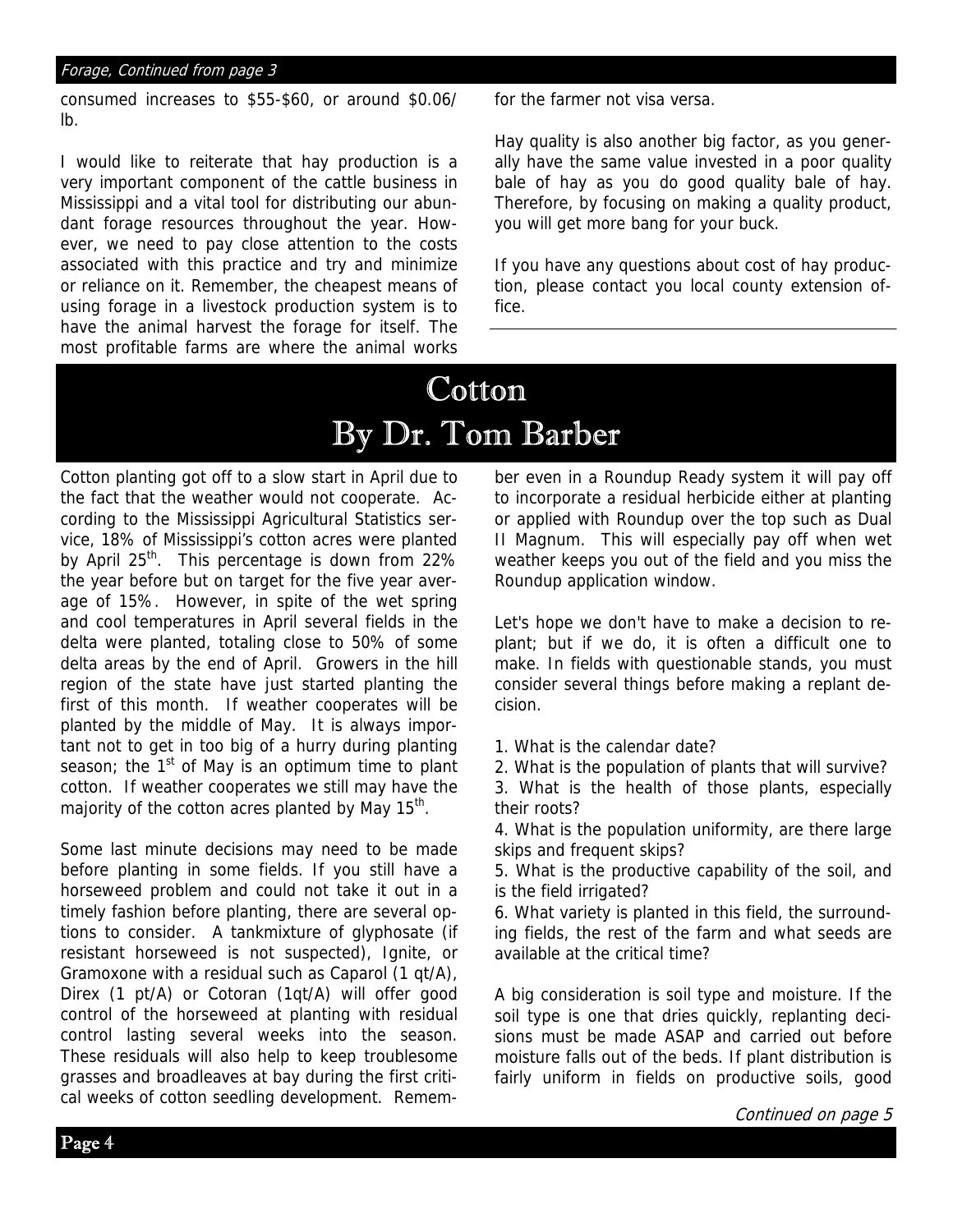### Cotton, Continued from page 4

yields can be made with low plant populations, perhaps in the low 20,000 plants per acre range, or as low as one per row-foot with no or few skips. If the stands are broken with numerous skips, replanting is in order at populations below 30,000 plants per acre, depending on the size and frequency of skips. In some cases a grower may "spot-in" areas of the field with his planter. Calendar date is significant; a stand you would plow up on May 1 would probably be kept on May 25. Bt cotton and boll weevil eradication have really made the late replant decision easier.

If replanting is necessary, continue to use fungicides as a stale row, use a burn-down herbicide to kill the old stand of cotton and any weeds that may have emerged on the row. In some cases the bed may need to be "freshened" before planting. This decision will need to be made on a field by field basis.

Always remember "If you have enough cotton left to make the decision difficult, you probably have enough to keep."

### Corn and Grain Sorghum By Dr. Erick Larson

 $\overline{a}$ 

**Not Growing Off Well? -** Many corn fields differ in early plant health due to various fertility limitations. Many initially believe these problems result from inadequate or poor nitrogen availability, but this is rarely the case. Nitrogen is very mobile in the soil and corn requires relatively little nitrogen until rapid growth begins, so nitrogen fertilizer placement and amount rarely limit early season corn growth. However, soil pH, phosphorus, potassium, magnesium and zinc commonly limit early season corn growth in Mississippi. Field scouting will frequently reveal symptoms indicating a specific problem. However, the best method to diagnose fertility limitations is to collect soil and plant tissue samples from stunted and adjacent healthy field areas and submit these samples to a soil testing laboratory, such as the MSU Soil Testing Laboratory, for analysis and recommendations. This method is particularly useful for identifying marginal problems, which may not show up when using a composite soilsampling technique.

**Purple Corn -** Young corn plants appearing stunted with purple lower leaves are likely suffering from phosphorus deficiency. This deficiency is especially prevalent when corn is grown following a rice crop. New leaves emerging from the whorl are usually green, but may turn purple shortly thereafter. Phosphorus deficiency symptoms often occur as young plants are exposed to good growing conditions following cool and wet conditions. This results in a lag phase where vegetative growth exceeds the roots' ability to supply phosphorus. Young plants are especially vulnerable because their root systems are small and phosphorus is immobile in the soil solution. Any cultural or environmental factors capable of limiting root growth will aggravate deficiency symptoms. Examples of such conditions include: cool temperatures, very wet or dry soil, compacted soil, herbicide injury, insect damage, and root pruning by side-dressing knives or cultivators. Acidic soil can also intensify phosphorus deficiency symptoms. Low soil pH severely limits phosphorus availability to plants, which may cause deficiency symptoms even where high soil test phosphorus levels exist.

**Correcting Phosphorus Deficiency:** Phosphorus deficiency symptoms normally slowly disappear when favorable growing conditions promote more root growth. However, phosphorus deficiency will likely reduce yield by delaying maturity, decreasing root and stalk development, and reducing energy transfer and storage. Treatment options to remedy phosphorus deficiency produce gradual results, particularly compared to nitrogen application, because phosphorus is immobile in the soil solution. Thus, plant roots must grow into the zone where fertilizer was applied before phosphorus uptake and plant response will occur. Surface application of phos-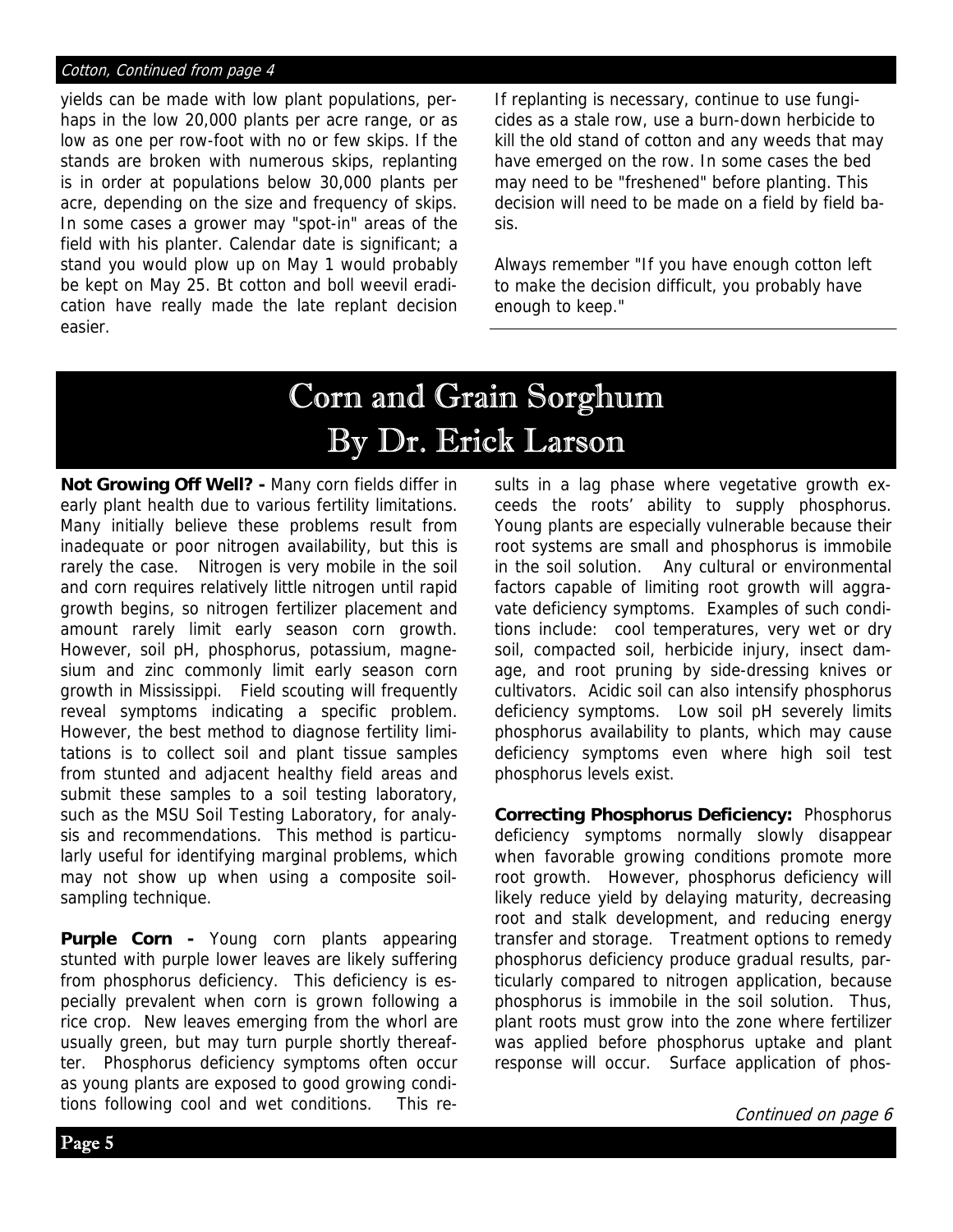### Corn and Grain Sorghum, Continued from page 5

phorus fertilizer will limit availability to the top couple inches of soil. Thus, broadcast phosphorus application would be best suited to irrigated and/or minimum tillage fields with substantial crop residue on the soil surface, where these factors would promote soil moisture, root activity and nutrient uptake in the upper few inches of soil. Phosphorus injected as a side-dress treatment would generally increase availability to roots in most situations, particularly in dryland fields. However, be extremely careful not to prune roots when sidedressing. Corn root diameter is generally similar to plant height, so don't sidedress much closer to the row than the plant height.

**Roundup Ready Recommendations** – Growers utilizing Roundup Ready corn have experienced some problems with glyphosate herbicide application timing the past couple of years. These problems normally result from rainfall/wet soils delaying herbicide application. These problems often develop because application timing in the Roundup Ready system is slightly later, when corn and weeds are growing more quickly, compared to a conventional herbicide program. I highly recommend supplementing your Roundup Ready corn system with atrazine and apply it (and the first glyphosate application) before the corn reaches 12-inches tall. Atrazine greatly enhances the effectiveness of the Roundup Ready system by providing economical residual weed control of some key weeds, such as morningglories, that glyphosate may have difficulty controlling. Atrazine may be tank-mixed and applied with glyphosate. The first glyphosate application timing should be based primarily upon emerged weed species, size and density as these factors affect competition. Precise timing of the first Roundup application is critical to minimizing early weed competition, which can drastically affect corn yield potential. Producers growing large acreages may consider using reduced rates of preemergence herbicides to provide some residual relief, since optimal postemergence herbicide timing on the entire acreage is not realistic, particularly if rainfall persists. Growers may also be caught off guard because corn growth accelerates very quickly after it gets 12-inches tall. In fact, corn may grow from 12-inches to exceeding V8 growth stage or 30 inches tall (the maximum legal height to broadcast glyphosate on Roundup Ready corn) in less than 10 days. Thus, all glyphosate applications should be completed by this time, unless growers are prepared to use drop-nozzles to avoid whorl contact. I suggest using drop-nozzles when corn exceeds 20 inches to improve herbicide coverage and weed control, particularly for morningglories.

**When should I start irrigating? -** Dry early season conditions sometimes prompt growers to consider beginning irrigation in May. Drought stress can potentially reduce corn yield anytime during corn's developmental stages. Therefore, irrigation should commence whenever soil moisture becomes limiting. Since corn's water requirement increases with plant size during vegetative stages (from emergence until tassel), plant growth stage does play a determining role, but there is not a definitive growth stage when irrigation should commence. Irrigation initiation is most dependent upon seasonal rainfall and temperatures. Corn's most critical and largest moisture requirement time interval is from tasseling through milk stages.

### **Grain Sorghum**

**Sorghum establishment -** Scout sorghum fields diligently during establishment for stand, insect and weed problems. Sorghum seedlings have considerably less vigor than corn, which often translates to more difficult stand establishment. Chinch bugs also prefer sorghum compared to corn and since chinch bug populations tend to thrive during warm, dry conditions, they can cause major sorghum establishment problems. Postemergence herbicide options for sorghum are quite limited, so timely identification and response also is imperative to control weed problems. Scout sorghum fields at least twice a week until sorghum exceeds six inches tall to identify and manage field problems.

**Minimum Stand -** Grain sorghum has tremendous ability to compensate for low stands by producing tillers, especially if plants are spaced uniformly. Thus, the optimum plant population for sorghum is very broad, ranging from 40,000 to 70,000 plants per acre for dryland production. Replanting would be required only if stands were reduced to less than two plants per foot of row or skips exceeding five linear feet occur in adjacent rows.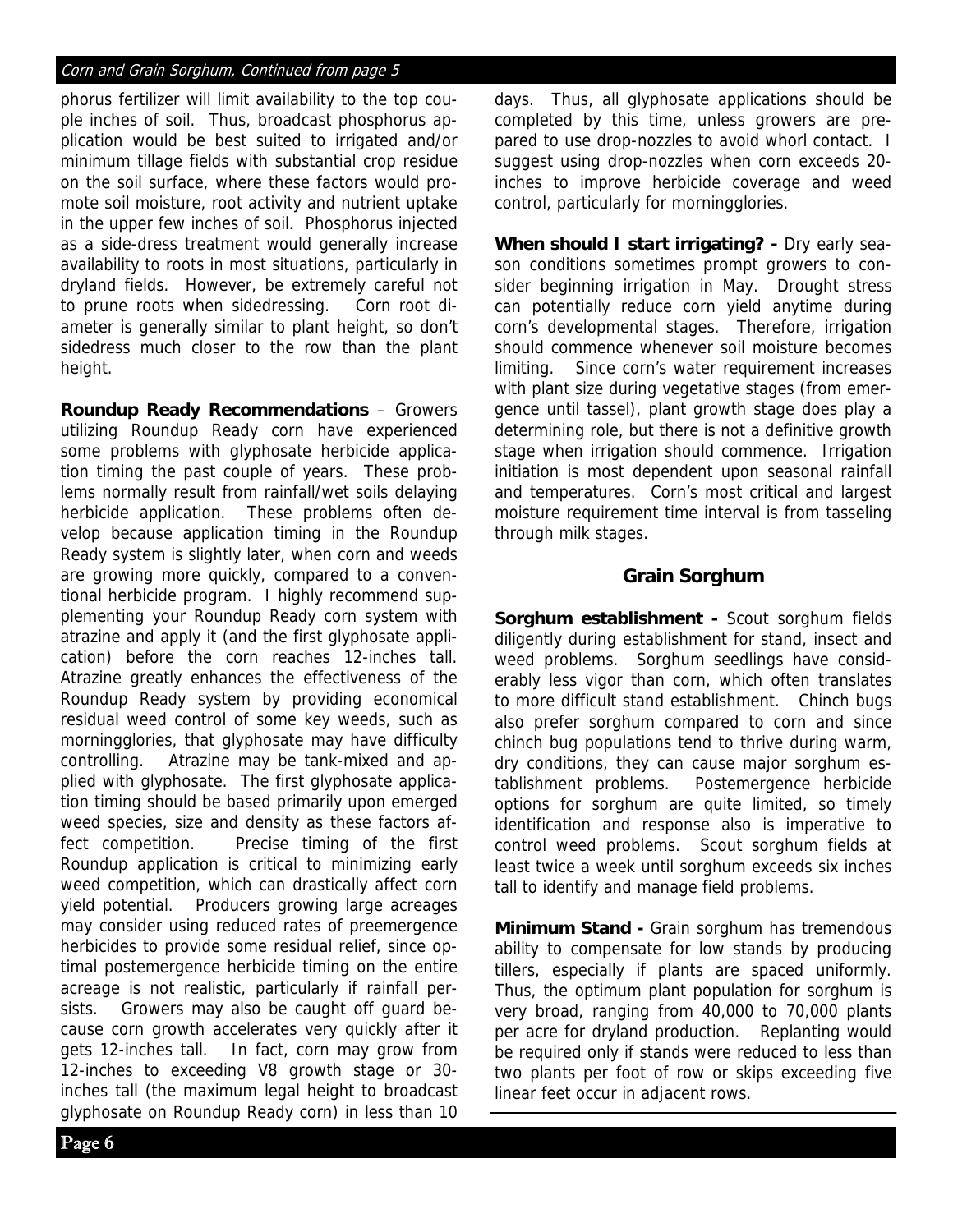### Soybeans By Dr. Alan Blaine

As of April 25, 2005, we have just completed our fourth round within the state surveying for rust. Scouting took place from north of Mobile Bay across south MS to south of Natchez. From Natchez sentinel fields are located every 50-100 miles, up the river to North Sunflower County. Additional fields are located in the central and eastern part of the state. Figure 1

Figure 1 is an updated map of the sentinel plots planted within the state. Planting began on February 18<sup>th</sup> and the majority were planted by<br>March 18<sup>th</sup> March Twenty one of



the proposed sentinel plots were planted prior to the majority of the crop being planted. The remaining two were planted in late April once these locations dried out.

Soybean Rust control guidelines and efficacy rankings are available at our msucares web site, www.msucares.com (http://msucares.com/crops/ soybeans/index.html) or www.soyrust.org.

Scouting for rust is an excellent practice but one that will prove to be difficult. It is our hope that by planting the statewide sentinel plots early we can aid you in this decision process.

Based on past history growers preparing to spray at bloom and then 21 days later will probably be premature this year. As of today (4/25/05) we have found nothing in the mid South. Confirmations have been made in Florida on kudzu and on April 27th (on volunteer soybeans) in Georgia.

Positive confirmation may occur in the mid South soon but the later it happens if it happens it will place us further along in the growing season thus limiting the number of fungicide applications. An application at R3 (early pod set) has yielded the best, most consistent yield increase in our fungicide work. Positive results from fungicides have been obtained in Louisiana, Arkansas and Tennessee in addition to our state. Since 1996 the average acreage yield increase in 138 on farm comparisons has been 5.9 bushel/acre.

Staying on top of our sentinel findings should enable you to make the best informed decision on timing and material choice. This growing season trigger spraying may be premature. In the absence of rust everyone should concentrate on an R3 application. Growers who have used this program previously know the benefits and are ready.

If you have not utilized an R3 application in the past, get prepared. If you still question the benefits of a fungicide spray leave an untreated strip and observe plant health to reassure you of the benefits.

A positive (April 27th) find of soybean rust was confirmed in Seminole County, Georgia. This is near the Georgia/Alabama border. The sighting was confirmed on volunteer soybean plants. Since it was found on volunteer plants that means some spore activity has occurred. However, we will continue to monitor our state.

Planting took place very rapidly once it stopped raining. More re-plating occurred this year but much of this could have been avoided. The number one problem continues to be due to planting too deep (early). This is a worse problem on coarse to silty soils. Remember, it is cooler at deeper depths and if we experience that hard packing rain in April it requires more energy for seed emergence.

A lot of calls have been coming in regarding final plant populations. Planting seed has become a major input cost. Take time to accurately set planters. Check seed out put every time you change varieties